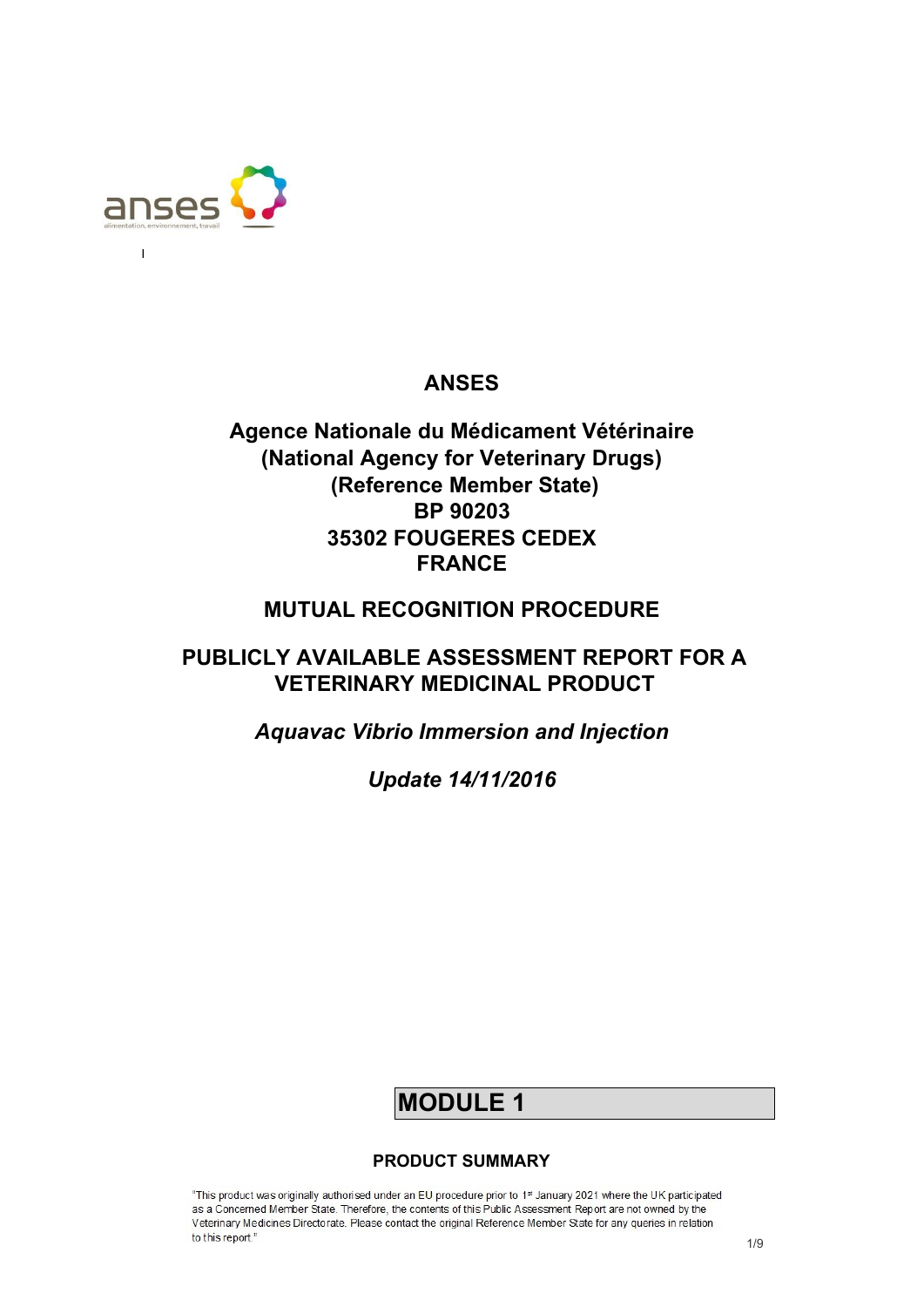Publicly available assessment report

| <b>EU Procedure number</b>                      | FR/V/0164/001/MR                                                                                                                                                          |
|-------------------------------------------------|---------------------------------------------------------------------------------------------------------------------------------------------------------------------------|
| Name,<br>strength<br>and<br>pharmaceutical form | Aquavac Vibrio Immersion and Injection                                                                                                                                    |
| Applicant                                       |                                                                                                                                                                           |
|                                                 | Initial:                                                                                                                                                                  |
|                                                 | Schering-Plough Vétérinaire<br>92, rue Baudin<br>92307 LAVALLOIS-PERRET Cedex France                                                                                      |
|                                                 | Current:                                                                                                                                                                  |
|                                                 | Intervet<br><b>Rue Olivier de Serres</b><br>Angers technopole<br>49070 BEAUCOUZE ; FRANCE                                                                                 |
| Active substances                               | · Inactivated cells of Listonella<br>(Vibrio)<br>anguillarum strain 78-SKID, $RPS_{60}(*) > 75\%$                                                                         |
|                                                 | Inactivated cells of Vibrio ordalii <sup>1</sup> strain<br>MSC 275, $RPS_{60}(*)$ > 75%<br>*RPS: relative percentage of survival 6 AT 60% of mortality<br>of the controls |
| <b>ATC Vetcode</b>                              | ATC Vet code QI10BB01                                                                                                                                                     |
| <b>Target species</b>                           | Rainbow trout (Oncorhynchus mykiss)                                                                                                                                       |
| Indication for use                              | Active immunisation to reduce mortality caused<br>by vibriosis due to Listonella (Vibrio) anguillarum<br>serotype I and Vibrio ordalii <sup>1</sup> .                     |
|                                                 | The onset of immunity is at least 336 degree<br>days. A duration of immunity of 1200 degree<br>days has been shown.                                                       |

# **MODULE 2**

The Summary of Product Characteristics (SPC) for this product is available on the website<http://www.ircp.anmv.anses.fr/>

# **MODULE 3**

*<sup>1</sup> Vibrio ordalii* is a subset of *Listonella* (*Vibrio) anguillarum* O2

<sup>&</sup>quot;This product was originally authorised under an EU procedure prior to 1<sup>st</sup> January 2021 where the UK participated as a Concerned Member State. Therefore, the contents of this Public Assessment Report are not owned by the Veterinary Medicines Directorate. Please contact the original Reference Member State for any queries in relation to this report."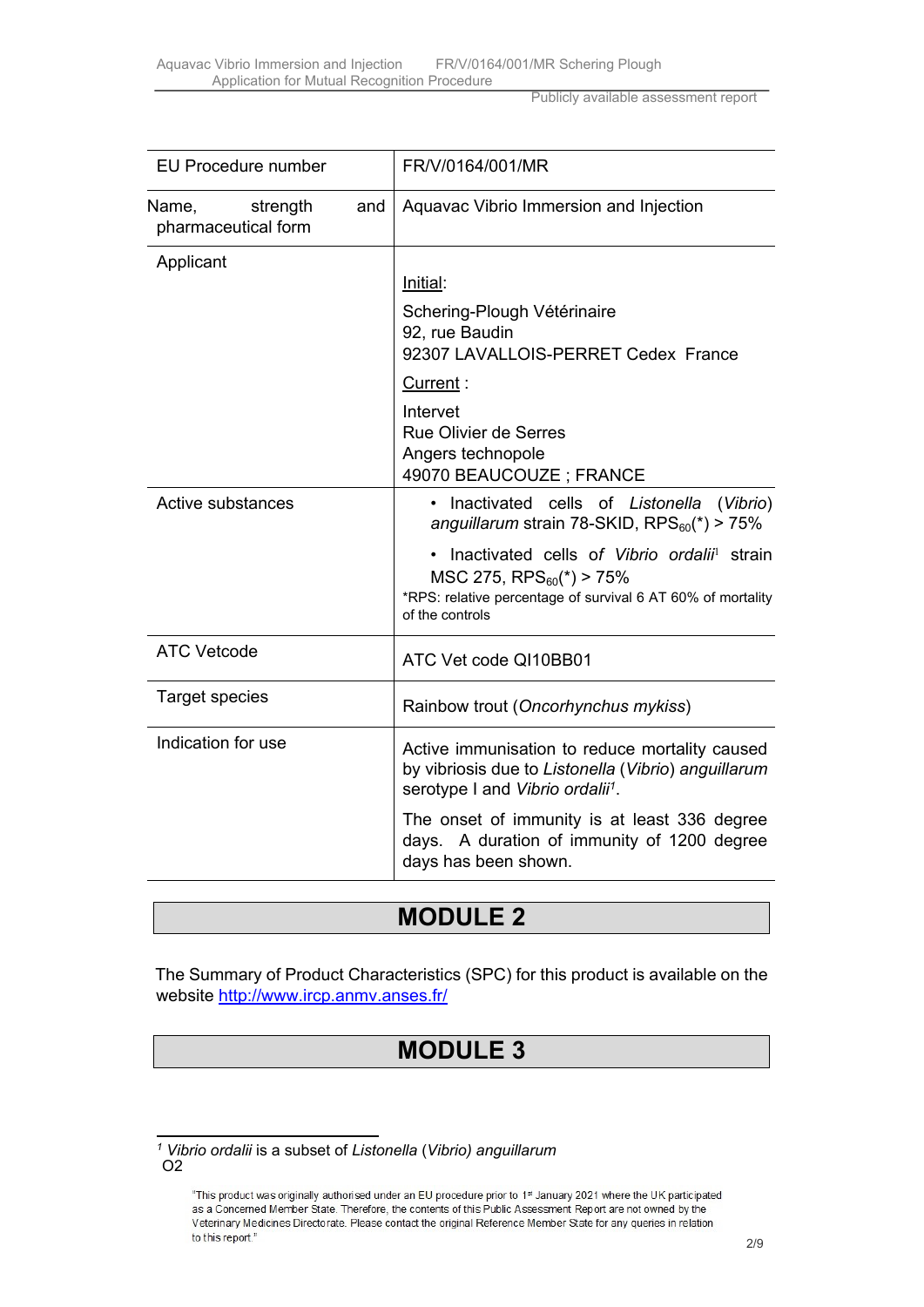# **PUBLIC ASSESSMENT REPORT**

| original<br>оf<br>basis<br>Legal<br>application                                | Mutual recognition application in accordance<br>with Article 32 (2) of Directive 2001/82/EC as<br>amended |
|--------------------------------------------------------------------------------|-----------------------------------------------------------------------------------------------------------|
| Date of completion of the<br>original mutual recognition<br>procedure          | 05/07/2006                                                                                                |
| Date product first authorised in  <br>the Reference Member State<br>(MRP only) | 12/01/2005                                                                                                |
| Concerned Member States for<br>original procedure                              | CY, DK, EL, ES, FI, IE, IT, MT, PT, SI, UK                                                                |

## **I. SCIENTIFIC OVERVIEW**

The product is produced and controlled using validated methods and tests which ensure the consistency of the product released on the market.

It has been shown that the product can be safely used in the target species.

The product is safe for the user, the consumer of foodstuffs from treated animals and for the environment, when used as recommended. Suitable warnings and precautions are indicated in the SPC.

The efficacy of the product was demonstrated according to the claims made in the SPC.

The overall risk/benefit analysis is in favour of granting a marketing authorisation.

## **II. QUALITY ASPECTS**

#### *A. Composition*

The product contains :

• Inactivated cells of *Listonella* (*Vibrio*) *anguillarum* strain 78-SKID, inducing a relative percentage survival in vaccinates, at time of 60% of mortality in controls, after vaccination by injection and subsequent challenge of at least 75%

• Inactivated cells of Vibrio ordali<sup>p</sup> strain MSC 275, inducing a relative percentage survival in vaccinates, at time of 60% of mortality in controls, after vaccination by injection and subsequent challenge of at least 75%

The product also contains less than 0.5 mg/mL of formaldehyde, residue of the inactivation of the active ingredients.

*<sup>2</sup> Vibrio ordalii* is a subset of *Listonella* (*Vibrio) anguillarum* O2

<sup>&</sup>quot;This product was originally authorised under an EU procedure prior to 1st January 2021 where the UK participated as a Concerned Member State. Therefore, the contents of this Public Assessment Report are not owned by the Veterinary Medicines Directorate. Please contact the original Reference Member State for any queries in relation to this report."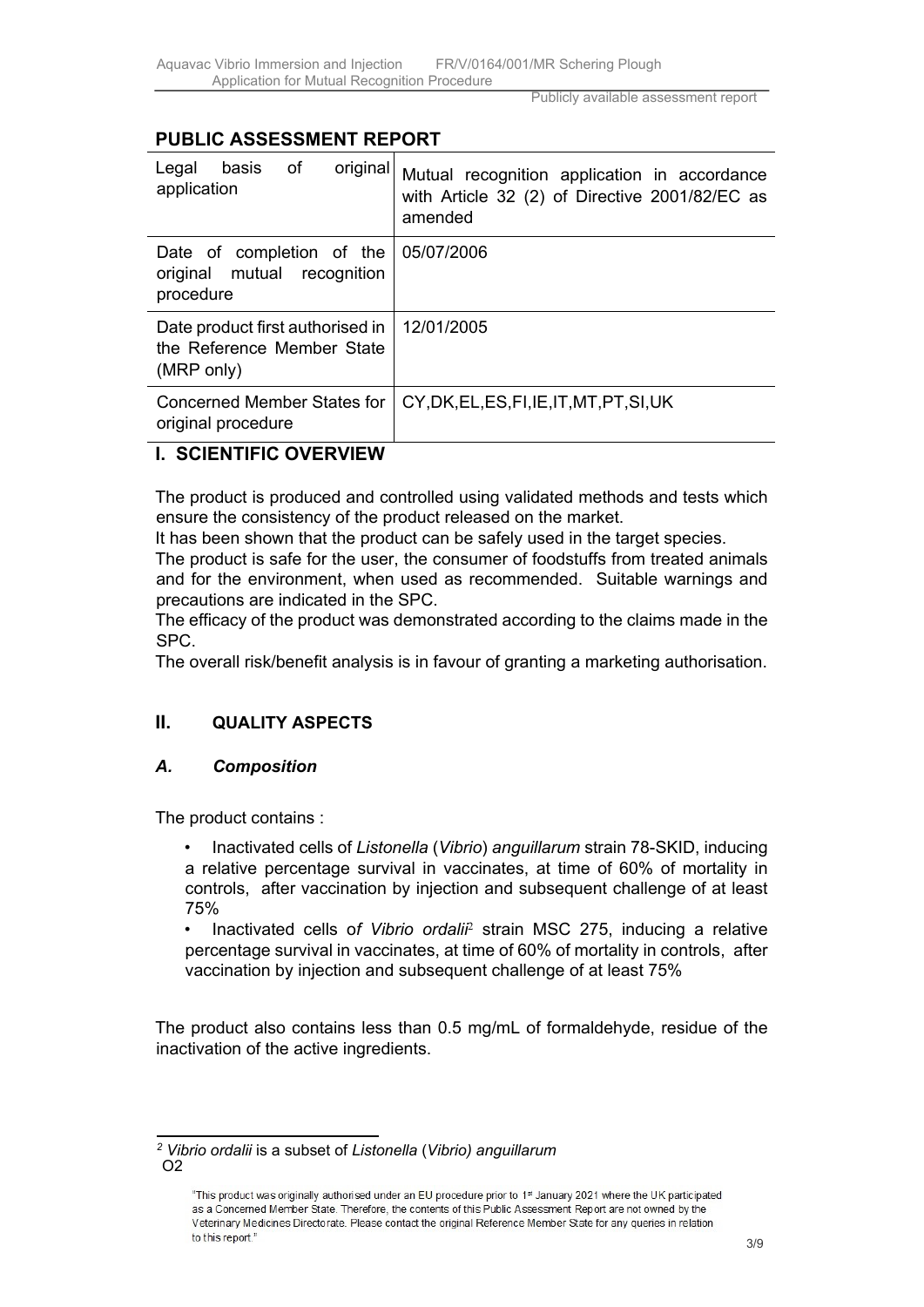The containers consist of 1 litre high density polyethylene containers, with bromobutyl stopper and aluminium sealing ring. The particulars of the containers and controls performed are provided and conform to the regulation.

The choice of the vaccine strains, formulation, and absence of preservative are justified.

The inactivation process is correctly validated.

The product is an established pharmaceutical form and its development is adequately described in accordance with the relevant European guidelines.

### *B. Method of Preparation of the Product*

The product is manufactured in accordance with the principles of good manufacturing practice from a licensed manufacturing site*.* 

The product is manufactured in accordance with the European Pharmacopoeia and relevant European guidelines.

#### *C. Control of Starting Materials*

The active substances are:

*Listonella* (*Vibrio*) *anguillarum* strain 78-

SKID, □ *Vibrio ordalii*<sup>3</sup> strain MSC 275.

The active substances are manufactured in accordance with the principles of good manufacturing practice.

Starting materials of non-biological origin used in production comply with European pharmacopoeia monographs where these exist, or in-house specifications.

Biological starting materials used are in compliance with the relevant Ph. Eur. monographs and guidelines.

The master and working seeds have been produced according to the Seed Lot System as described in the relevant guideline.

#### *D. Specific Measures concerning the Prevention of the Transmission of Animal Spongiform Encephalopathies*

Scientific data and/or certificates of suitability issued by the EDQM have been provided and compliance with the Note for Guidance on Minimising the Risk of Transmitting Animal Spongiform Encephalopathy Agents via Human and Veterinary Medicinal Products has been satisfactorily demonstrated.

#### *E. Control tests during production*

The tests performed during production are described and the results of 3 consecutive runs, conforming to the specifications, are provided.

*<sup>3</sup> Vibrio ordalii* is a subset of *Listonella* (*Vibrio) anguillarum* O2

<sup>&</sup>quot;This product was originally authorised under an EU procedure prior to 1st January 2021 where the UK participated as a Concerned Member State. Therefore, the contents of this Public Assessment Report are not owned by the Veterinary Medicines Directorate. Please contact the original Reference Member State for any queries in relation to this report."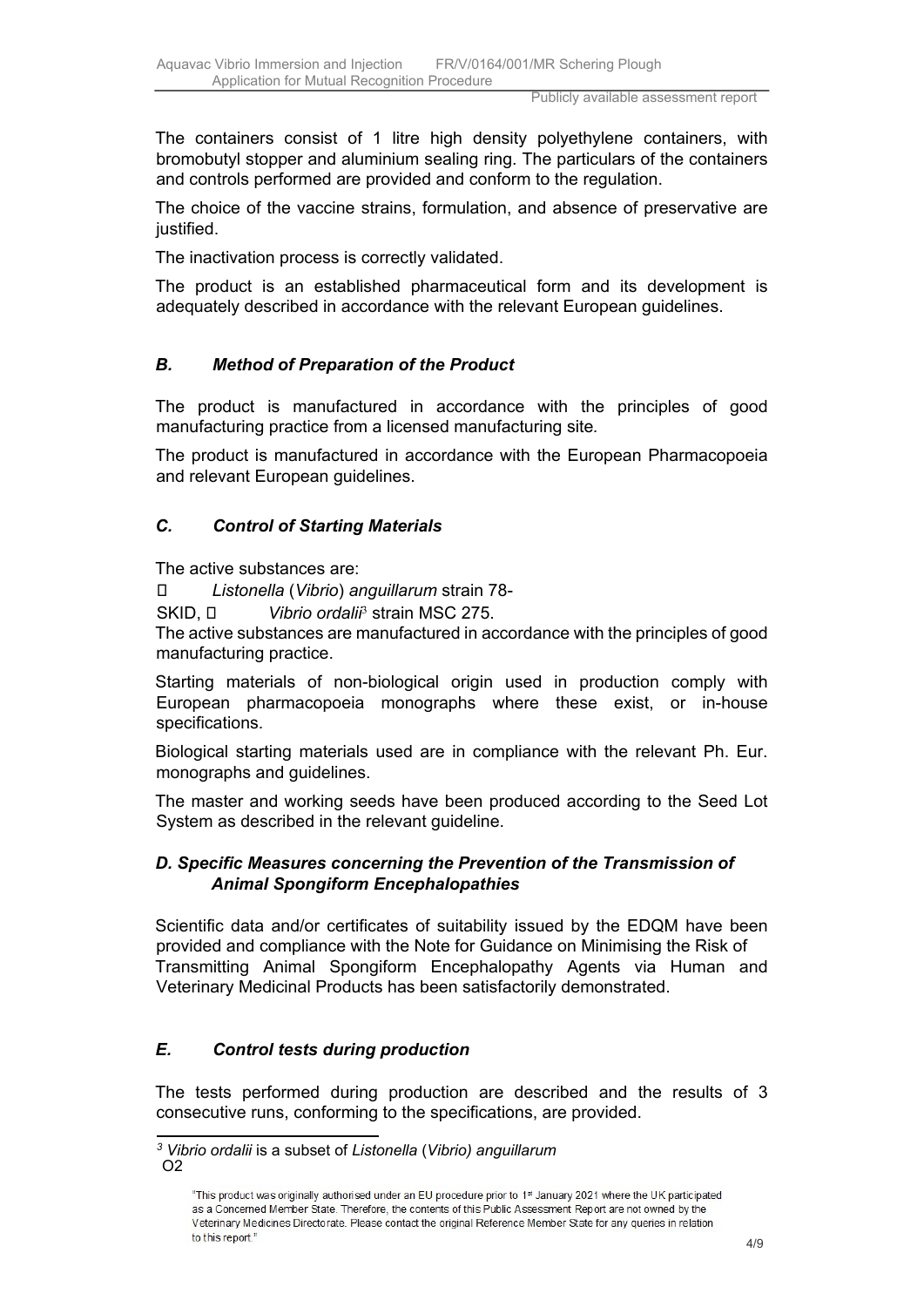# *F. Control Tests on the Finished Product*

The tests performed on the final product conform to the relevant requirements; any deviation from these requirements is justified. The tests include in particular appearance, volume filled, pH, batch potency test (by challenge), residual formaldehyde content, safety test in target species, sterility, inactivation control.

Batch potency test: Two groups of 60 rainbow trouts each, weighting 4-6 g, are used. One group is injected with 0.1 ml of the vaccine by intraperitoneal route, the other is injected with 0.1 ml of a saline solution. Both groups are maintained for 28 days at 12-15 °C. The fish are then challenged : 30 vaccinates and 30 controls being inoculated with a virulent strain of *V. anguillarum* (VIB 1), 30 vaccinates and 30 controls being inoculated with a virulent strain of *V. ordalii* (VIB 2). The fish are maintained until 60 % specific mortality is reached in the controls. At least 60 % of the control group must die within the 21 days of the death of the first control fish following challenge. The RPS for fish vaccinated by injection must be not less than 75 %, calculated at the time corresponding to 60 % mortality in the controls (RPS  $=$  (1 - % vaccinate mortality/% control mortality) x 100).

The demonstration of the batch to batch consistency is based on the results of 3 batches produced according to the method described in the dossier. Other supportive data provided confirm the consistency of the production process.

#### *G. Stability*

The storage of the antigen prior to formulation was considered acceptable because the potency of the vaccine at release is checked through challenge.

Stability data on the finished product have been provided in accordance with applicable European guidelines, demonstrating the stability of the product throughout its shelf life when stored under the approved conditions.

To justify the in-use shelf-life of the broached product, it was shown that the vaccine remains sterile despite broaching on several occasions.

## **III. SAFETY ASSESSMENT**

The vaccine is formulated to a target concentration for both components. It is inactivated and the control of the active ingredients at the level of the final product is performed by a challenge test in the target species.

The concept of maximum potency was not deemed appropriate for this product. It was considered by the RMS that any batch formulated to these target concentrations and with a compliant batch potency test result was appropriate to support the demonstration of the safety of the vaccine.

#### *Laboratory trials*

The safety of the administration of one dose and an overdose in the target species is demonstrated in the following studies:

"This product was originally authorised under an EU procedure prior to 1st January 2021 where the UK participated as a Concerned Member State. Therefore, the contents of this Public Assessment Report are not owned by the Veterinary Medicines Directorate. Please contact the original Reference Member State for any queries in relation to this report."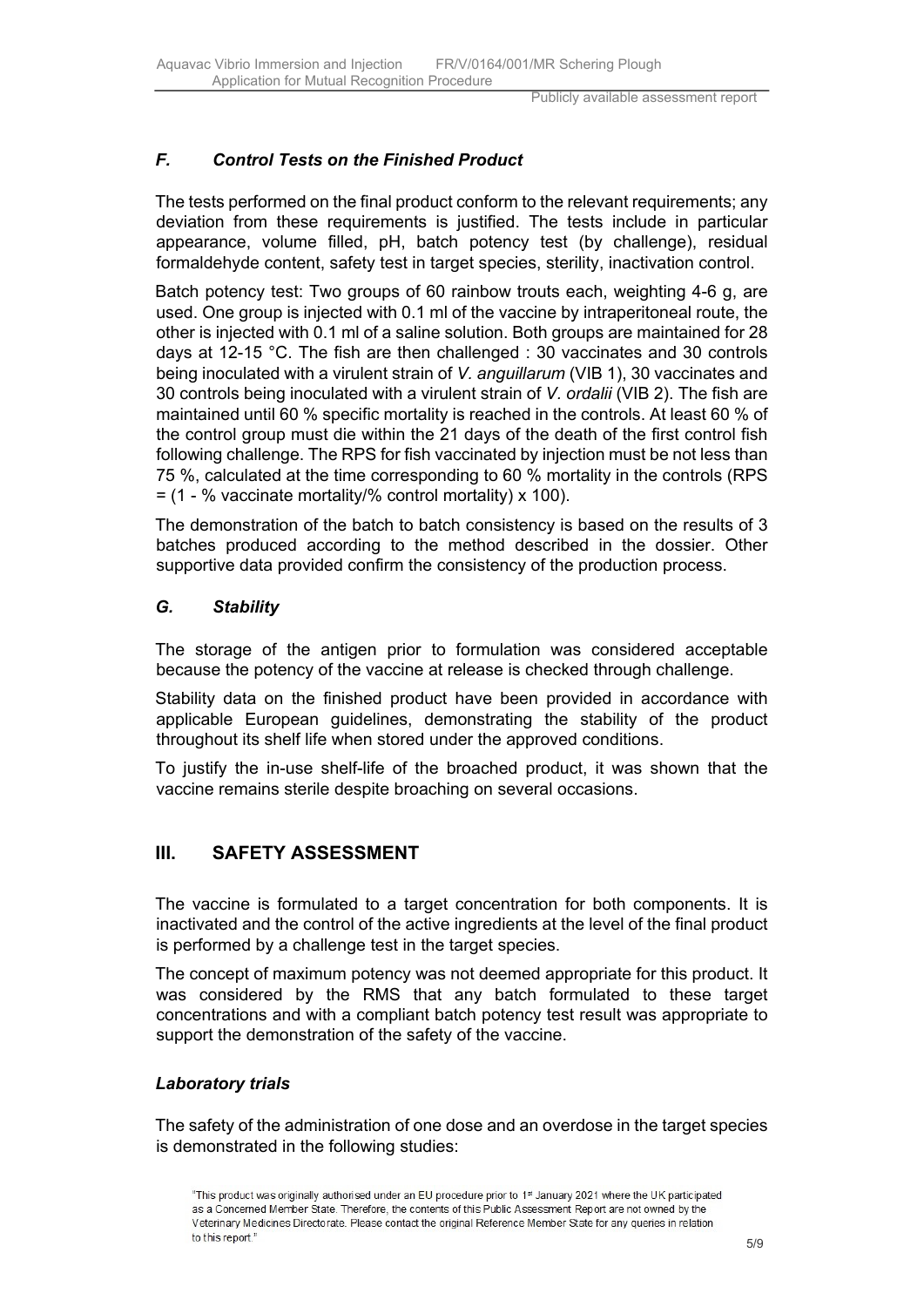- in rainbow trout (vaccination at  $12^{\circ}$ C):
	- o by immersion
		- pivotal study: in 2g fish at 12°C, 100 fish receiving a normal dose, 100 fish receiving a double dose (dilution 1/50, immersion of 60 seconds) and 100 controls. Observation of 28 days
		- other studies: hundreds fish of 6 to 12g, receiving either a single or a double dose observed for 21 to 28 days, including a study in 12g fish receiving Aquavac Vibrio Oral for revaccination at the size of 14g
	- o by intra-peritoneal injection
		- pivotal study: in 6g fish at 12°C, 100 fish receiving a double dose (0.2 ml) and 50 controls observed for 21 days
		- other studies: hundreds fish of 6 to 12g, receiving either a single or a double dose observed for 21 to 28 days Data are also available for the Sea Bass:
- in sea-bass by intra-peritoneal route at 21°C: in 2 different studies, a total of 200 fish between 26 and 37.5g were vaccinated with either a single (0.1 ml) or a double (0.2 ml) dose and observed for 21 to 28 days

The safety of the repeated administration of one dose was not investigated, which is acceptable because the vaccine is intended to be used once in the lifetime of the fish.

The investigation was performed according to the recommendations of Directive 2001/82/EC as amended and the relevant guidelines.

No adverse reaction were observed.

The SPC reflects these results; however, indication for sea bass was not adopted because of lack of demonstration of efficacy in this species (see next chapter).

No investigation of effect on reproductive performance was conducted because the vaccine is not intended for this category of animals.

There are no data suggesting that this product might adversely affect the immune system of the vaccinated animal or its progeny therefore a specific study was not carried out.

The vaccine is inactivated and thus the specific tests to be performed for live vaccines are not applicable.

The adjuvant and excipients used are included in Annex II of the MRL regulation. Based on this information, no withdrawal period is proposed.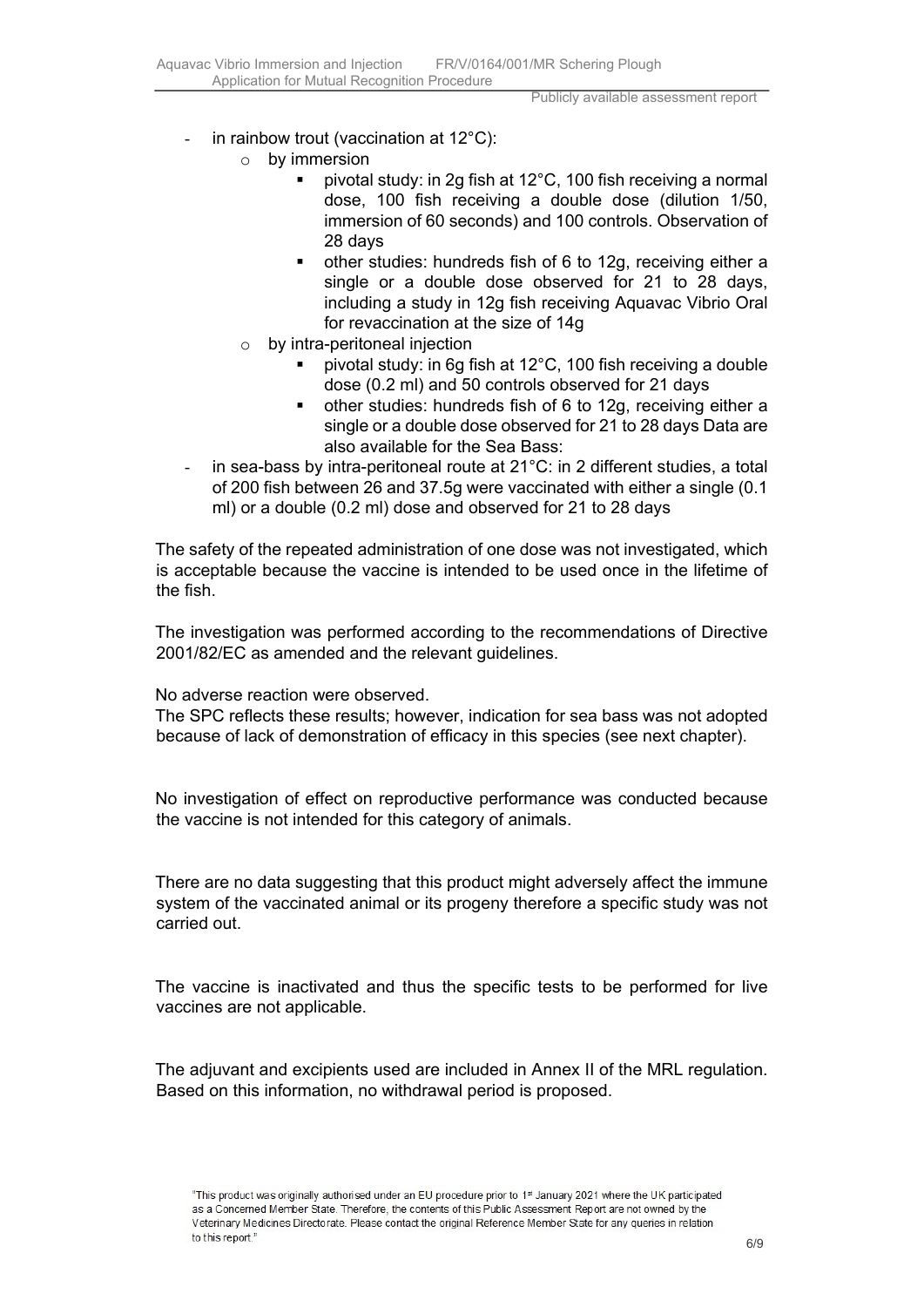The interaction of the vaccine with Aquavac Vibrio Oral was studied. 12g rainbow trout were vaccinated with a single dose of Aquavac Vibrio Immersion and Injection and a revaccination was conducted in the fish at the size of 14g with a single dose of Aquavac Vibrio Oral. No adverse reaction were observed. Efficacy of this protocol was also studied (see next chapter). Therefore, the possible association of both products is indicated in the SPC.

#### *Field studies*

About 70,000 rainbow trout of 28.5g were vaccinated by immersion at a temperature of 10-13°C; a revaccination with Aquavac Vibrio Oral was performed 11 weeks later, when the fish were of a size of 83.1g. 110,000 controls were included. No abnormality was seen.

About 53,000 sea bass of 159g were vaccinated by intra-peritoneal injection and 123,000 fish kept as controls. 0.6% of mortality was observed during the first 2 days following vaccination.

#### *Ecotoxicity*

The applicant provided an argumentation which showed that no further assessment is required.

Warnings and precautions as listed on the product literature for its disposal are adequate to ensure safety to the environment when the product is used as directed.

## **IV CLINICAL ASSESSMENT (EFFICACY)**

#### *Laboratory Trials*

The efficacy of the product has been demonstrated in laboratory studies in accordance with the relevant requirements which show:

- in rainbow trout (vaccination at  $12^{\circ}$ C):
	- o by immersion
		- pivotal study: in 2g fish at 12°C, vaccination of 100 fish and challenge 28 days later of 50 fish with *Vibrio anguillarum* (VIB1) and 50 fish with *Vibrio ordalii* (VIB2); same number of fish included as controls. 100% of the vaccinates survived whereas all the controls died.
		- other studies: hundreds fish of 6 to 12g, receiving a single dose of vaccine were challenged 28 days after vaccination with the same strains. The relative percentage of protection (RPS) was between 73 and 100%.
	- o by intra-peritoneal injection
		- pivotal study: in 6g fish at 12 $^{\circ}$ C, vaccination of 100 fish and challenge 28 days later of 50 fish with *Vibrio anguillarum*

<sup>&</sup>quot;This product was originally authorised under an EU procedure prior to 1st January 2021 where the UK participated as a Concerned Member State. Therefore, the contents of this Public Assessment Report are not owned by the Veterinary Medicines Directorate. Please contact the original Reference Member State for any queries in relation to this report."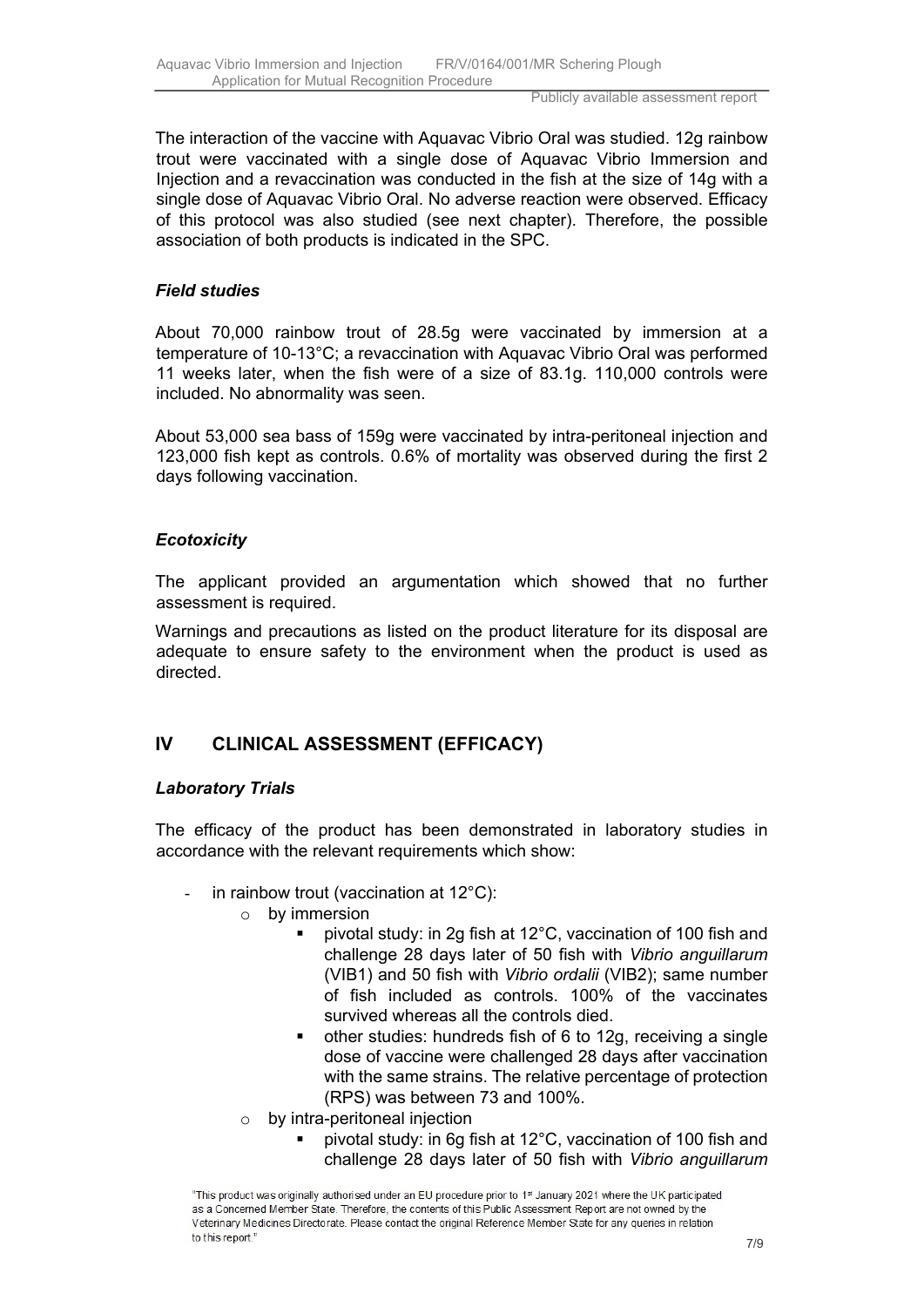(VIB1) and 50 fish with *Vibrio ordalii* (VIB2); same number of fish included as controls. 100% of the vaccinates survived whereas 96% of the controls died.

- other study: RPS of 80 to 100% in fish vaccinated at the size of 9g and challenged 28 days later
- a single study was performed in sea-bass (vaccinated by intra-peritoneal route at the size of 26g), demonstrating a protection to a Vibrio anguillarum O1 challenge performed 33 days and 89 days after vaccination; the results to a Vibrio angillarum O2alpha challenge could not be interpreted.

## *Field Trials*

The applicant has conducted field studies in about 180,000 rainbow trout (including 70,000 vaccinates) and 176,000 sea bass (including 53,000 vaccinates). As the field challenge could not be objectivated and other vaccines were also administered, the improved results observed in vaccinates cannot be attributed with certainty to Aquavac Vibrio Immersion and Injection.

# **V OVERALL CONCLUSION AND BENEFIT– RISK ASSESSMENT**

The data submitted in the dossier demonstrate that when the product is used in accordance with the Summary of Product Characteristics, the risk benefit profile for the target species is favourable and the quality and safety of the product for humans and the environment is acceptable.

# **MODULE 4**

## **POST-AUTHORISATION ASSESSMENTS**

The SPC and package leaflet may be updated to include new information on the quality, safety and efficacy of the veterinary medicinal product. The current SPC is available on the Heads of Medicines Agencies (veterinary) (HMA(v)) website.

This section contains information on significant changes which have been made after the original procedure which are important for the quality, safety or efficacy of the product.

#### **Quality changes**

| <b>Summary of change</b> | <b>Approval</b><br>date |
|--------------------------|-------------------------|
|                          |                         |

"This product was originally authorised under an EU procedure prior to 1<sup>st</sup> January 2021 where the UK participated as a Concerned Member State. Therefore, the contents of this Public Assessment Report are not owned by the Veterinary Medicines Directorate. Please contact the original Reference Member State for any queries in relation to this report."